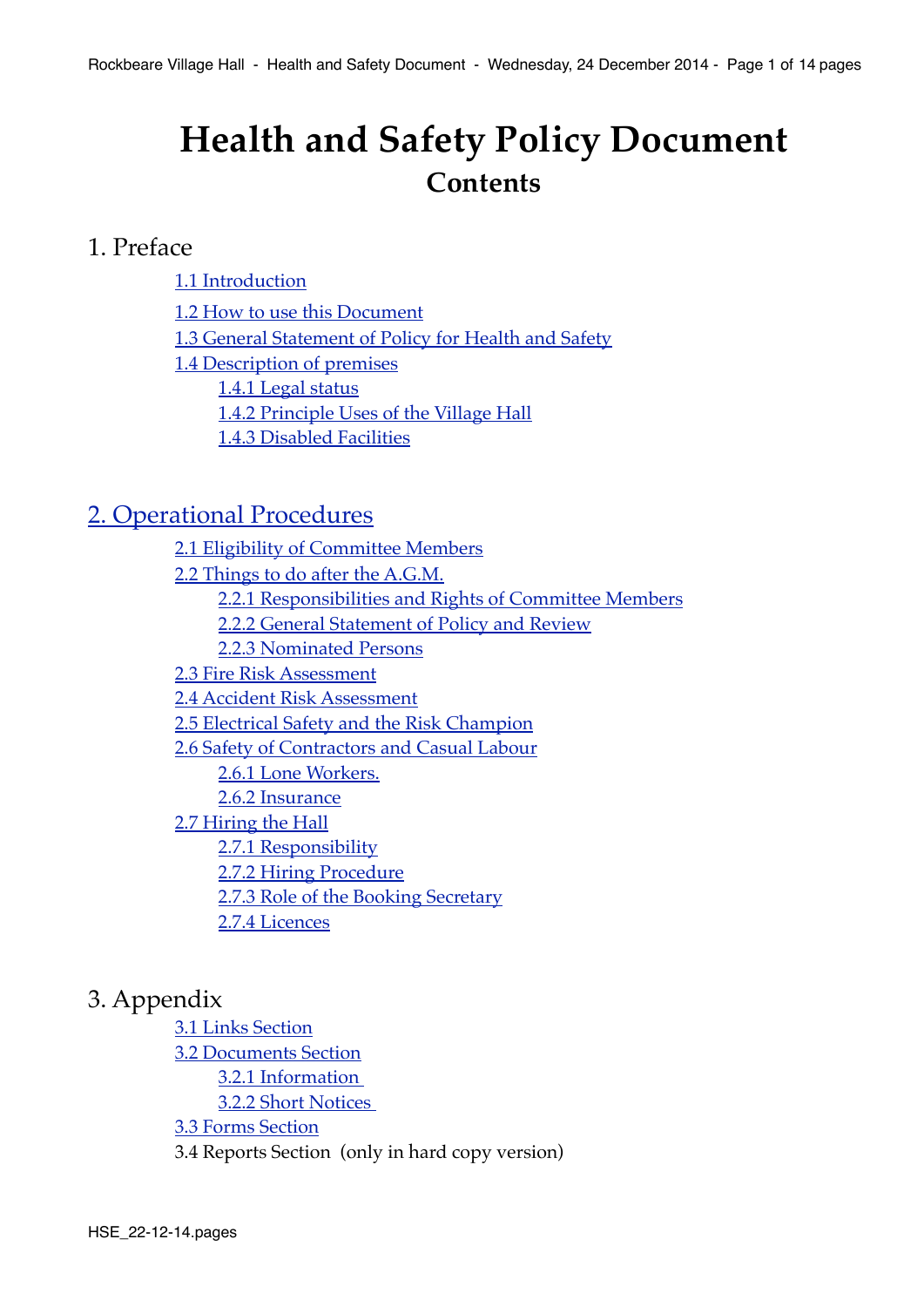## **1. Preface**

## <span id="page-1-0"></span>**1.1 Introduction [^](#page-0-0)**

This is not the Governing Document for the Village Hall, it is merely a formal way of addressing Health and Safety matters associated with running the Hall.

The Rockbeare Village Hall Management Committee is known in this publication as the Committee. The Committee are very aware of their "duty of care" under common law toward individuals and organisations to avoid carelessly causing personal injury or damage to property. They acknowledge their statutory duty under the Health and Safety at Work Act, 1974 to take "reasonably practicable" steps to ensure the health and safety of user groups and others who use Rockbeare Village Hall i.e. volunteers, members of the public, employees and contractors. Along with these general responsibilities, the Committee acknowledge that other legislation has introduced specific Health and Safety requirements.

## <span id="page-1-1"></span>**1.2 How to use this Document [^](#page-0-0)**

This document was drafted in such a way as to separate the documentation that will change from year to year, such as who is responsible for what, from the actual Policy Document itself, which will probably remain static. In this way only a small amount of new paperwork will need to be created annually after each AGM.

A paper copy of this Policy Document Folder is kept in a drawer in the kitchen, and is available to the general public. Every Committee Member should have read it so they know what it is about.

In order to make this Policy Document more accessible, a copy of it in PDF format is posted on the Village Hall Website at [http://www.rockbearevillagehall.org.uk/resources/PDFs/](http://www.rockbearevillagehall.org.uk/Village_Hall/Policy_Document.html) [Policy\\_Document.html](http://www.rockbearevillagehall.org.uk/Village_Hall/Policy_Document.html) From there, **Forms** and **Documen**ts can be downloaded and printed out by anyone as needed.

There is a section entitled **Forms**. When a **Form** has been filled in, it is called a **Repor**t. Forms are to be filled in as and when necessary for example after a hall safety inspection by the person who is responsible for that job. Reports are not available on-line, but are filed in the same folder as the Policy Document paper copy.

#### **Documents** are either :

**[Information](#page-11-1)**, which are to do with making this Policy Document and the Village Hall function properly by helping members of the committee to do their various tasks. for example "Doc. 7 - Guidance for Fire Risk Assessment" which are held on file for reference, or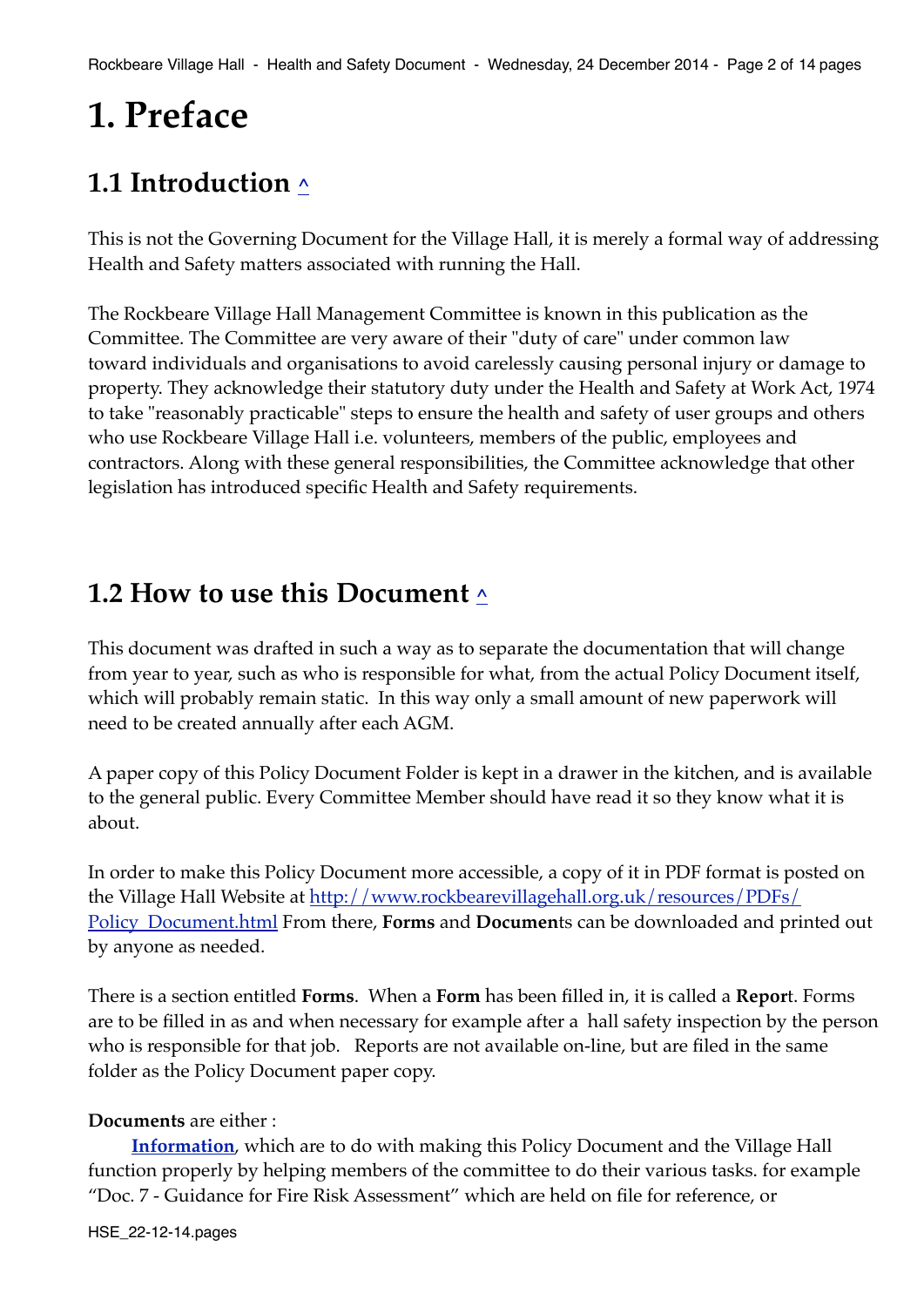Rockbeare Village Hall - Health and Safety Document - Wednesday, 24 December 2014 - Page 3 of 14 pages

**[Short Notices](#page-12-0)**, which are notices intended to be displayed to warn of on-going hazards or instructions such as "**CHILDREN ARE NOT ALLOWED IN THE KITCHEN" or**  "FIRE EXIT KEEP CLEAR" which are available as PDFs for easy printing or photocopying when new copies are needed

Reports of the Hall's Safety Tests and other documentation that are provided by external inspectors are not available on-line:: they are either kept in plastic envelopes at the end of the hard copy Folder or displayed on Notice Boards in the Hall as necessary.

There are also a number of links to the internet for detailed information relevant to running the Hall and various further information on-line in the **[Links](#page-10-1)** section of this folder.

When you click on the  $\wedge$  symbol, your screen will show the contents page again.

## <span id="page-2-0"></span>**1.3 General Statement of Policy for Health and Safety [^](#page-0-0)**

Our policy is to:

a) Provide healthy and safe working conditions, equipment and systems of work for our volunteers, employees, Committee Members and hirers.

b) Keep the village hall and equipment in a safe condition for all users.

c) Provide such training and information as is necessary to volunteers and users.

It is the intention of the Committee to comply with all Health and Safety legislation and to act positively where it can reasonably do so to prevent injury, ill health or any danger arising from its activities and operations.

The Committee considers the promotion of the health and safety of those who use its premises, including contractors, who may work there, to be of great importance. The Committee recognises that the effective prevention of accidents depends as much on a committed attitude of mind to safety as on the operation and maintenance of equipment and safe systems of work. To this end, it will seek to encourage Committee Members and users to engage in the establishment and observance of safe working practices.

Hirers and visitors will be expected to recognise that there is a duty on them to comply with the practices set out by the Committee with safety notices on the premises and to accept responsibility to do everything they can to prevent injury to themselves or others.

The Health and Safety Policy Document has been read, understood and agreed by all members of the committee.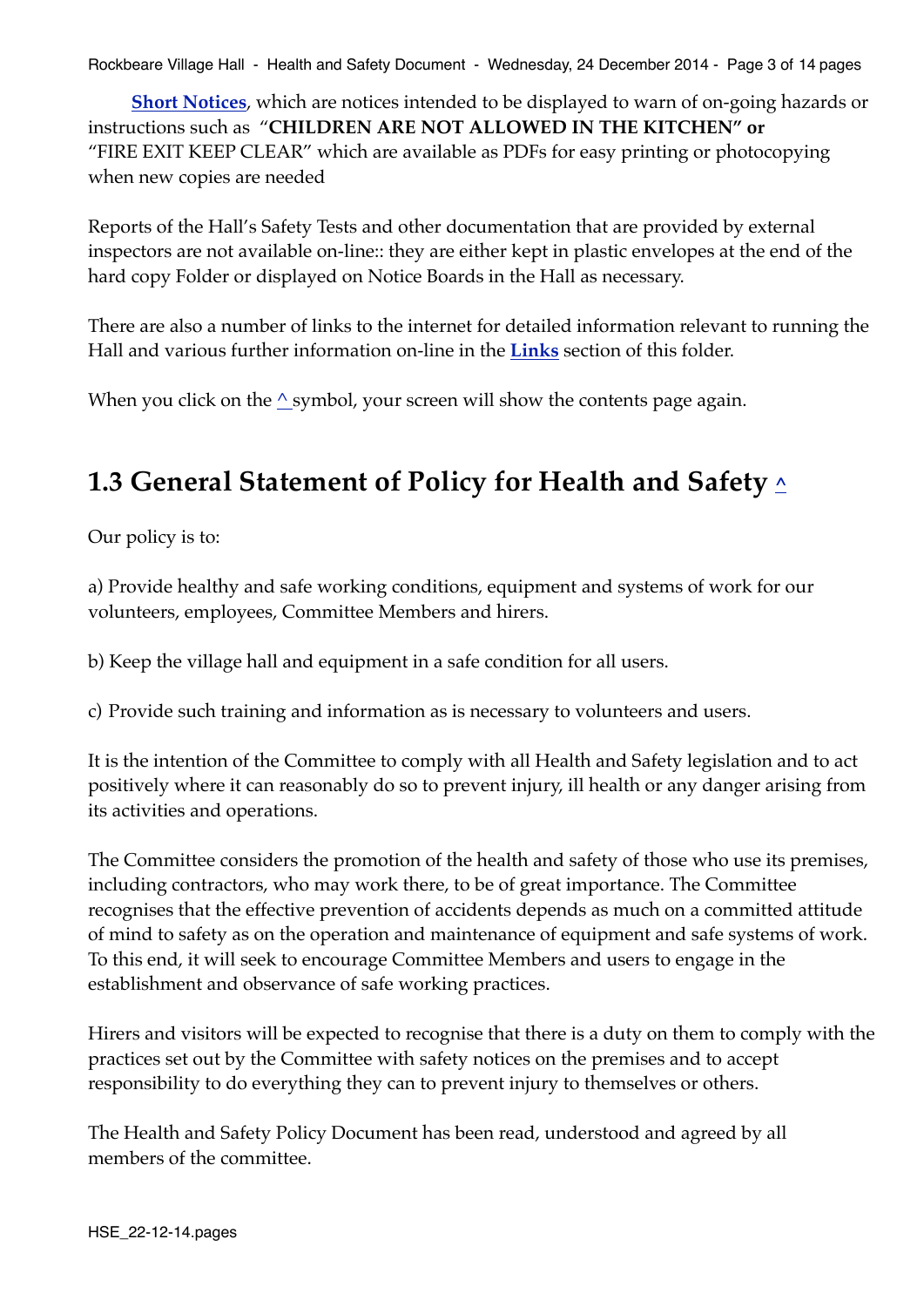Rockbeare Village Hall - Health and Safety Document - Wednesday, 24 December 2014 - Page 4 of 14 pages

A current signed copy of this 'General Statement of Policy for Health and Safety' statement is in the plastic Reports folder labelled **Report 3 - General Statement of Policy for Health and Safety**. A new copy is signed and dated by the Chair on behalf of the Committee after each A.G.M. Reports are filed in the 'Reports" section at the back of this document.

A Form or template containing the text of this General Statement of Policy is in the Forms section at **[Form 3 - General Statement of Policy for Health and Safety.](http://rockbearevillagehall.org.uk/resources/Policy_Document/PDFs/forms/Form_3.pdf)**

## <span id="page-3-0"></span>**1.4 Description of the Premises [^](#page-0-0)**

Rockbeare Village Hall dates back to the 1920s. The building consists of a main hall, with a small entrance lobby, kitchen with serving hatch, the ladies, gents and disabled toilets. There is a communal shower room.

There is also a Playing Field, with a Pavilion and a Children's Play Area just across the road from the Hall.

## <span id="page-3-1"></span>**1.4.1 Legal Status [^](#page-0-0)**

The Village Hall is a Registered Charity (Number 300948). It is run by a Committee of volunteers who are either elected members of the public, or are co-opted as in the case to represent special interest groups. The Village Hall Committee are also the Managing Trustees of the Charity. The Village Hall and the Playing Field are both leased from Rockbeare Manor Estate under separate contracts.

#### <span id="page-3-2"></span>**1.4.2 Principle Uses of the Village Hall [^](#page-0-0)**

The Village Hall is used for a wide variety of functions, including but not exclusively, discos, fetes, parties, musical concerts, polling station, receptions, small business conferences, youth club and other social and fund raising activities.

#### <span id="page-3-3"></span>**1.4.3 Disabled Facilities [^](#page-0-0)**

It is our aim to ensure that there are no barriers to the use of the Village Hall by disabled people. We want to be fully accessible and user-friendly for all visitors.

If you have a disabled badge for your vehicle you may park on Village Hall forecourt.

The disabled toilet is off the lobby by the front door. HSE\_22-12-14.pages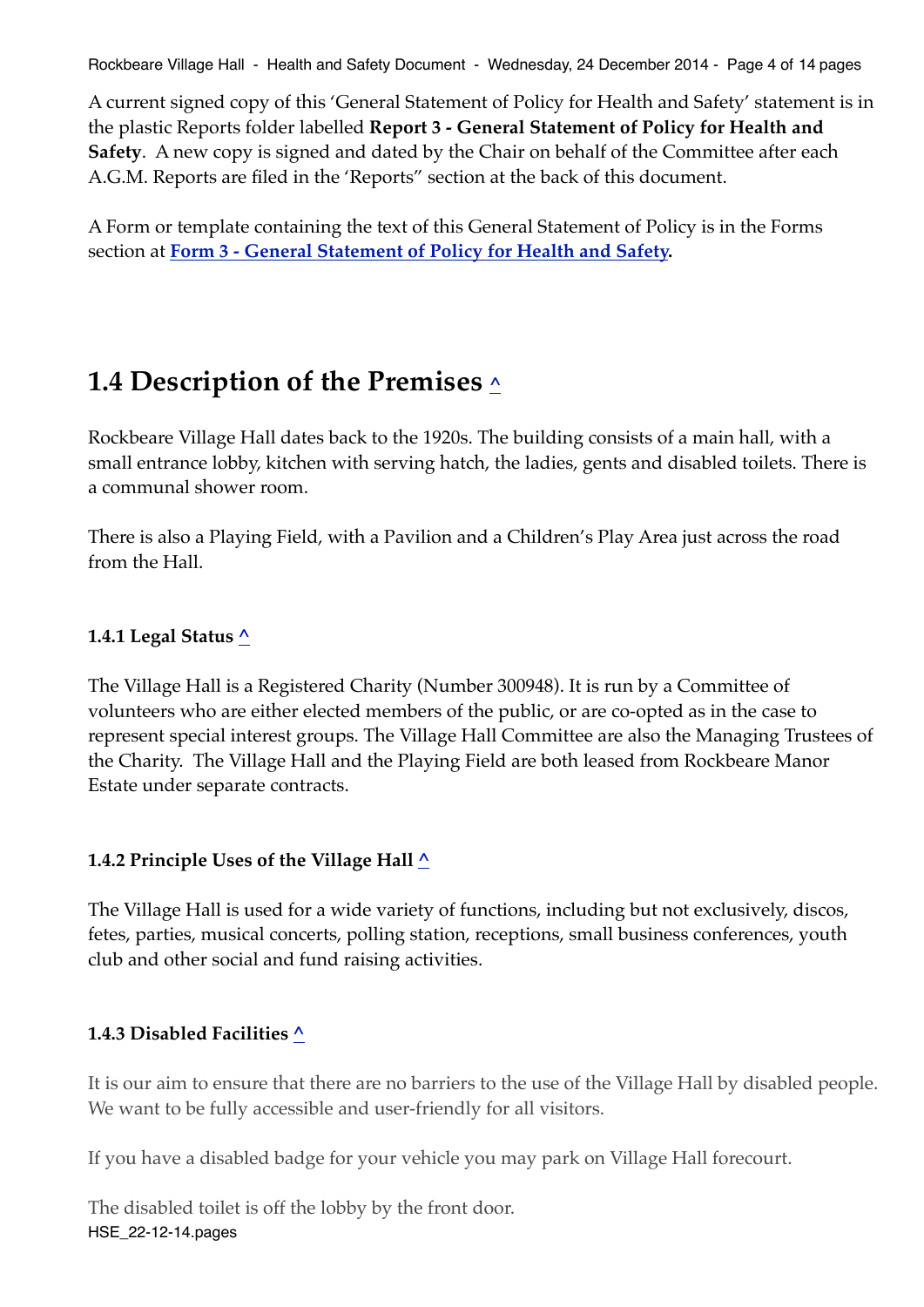## <span id="page-4-0"></span>**2. Operational Procedures**

## <span id="page-4-1"></span>**2.1 Eligibility of Committee Members [^](#page-0-0)**

The members of the committee are also trustees of the Rockbeare Village Hall Charity. There are rules set out by the Charity Commission to govern eligibility for trusteeship. They are set out in **[Link A - Charity Commission: Finding new trustees - What Charities need to know \(CC30\)](https://www.gov.uk/government/uploads/system/uploads/attachment_data/file/327864/cc30text.pdf)** which also provides help on how to find trustees, to vet them and appoint them. It is a legal requirement that prospective new committee members are aware of the contents of **that CC30** before agreeing to serve, because not everyone is eligible to take on that responsibility. A copy of **CC30** should be available at the AGM for reference.

## <span id="page-4-2"></span>**2.2 Things to do after the A.G.M. [^](#page-0-0)**

Ideally, the new Chair and Secretary should make themselves familiar with this Document before the first full committee meeting after the A.G.M.

So that the meeting goes smoothly, the Secretary should bring to the first meeting a copy of **[Form 6 - Nominated Persons](http://rockbearevillagehall.org.uk/resources/Policy_Document/PDFs/forms/Form_6.pdf)** and sufficient copies of **[Doc. 4 - Checklist: Responsibilities &](http://rockbearevillagehall.org.uk/resources/Policy_Document/PDFs/docs_info/Doc_4.pdf)  [Rights of Individual Committee Members](http://rockbearevillagehall.org.uk/resources/Policy_Document/PDFs/docs_info/Doc_4.pdf)** so that each committee member can be given one.

There is useful information about running a village hall charity in **[Link B - Charity](https://www.gov.uk/government/uploads/system/uploads/attachment_data/file/298865/cc3text.pdf)  [Commission: The essential trustee: what you need to know \(CC3\)](https://www.gov.uk/government/uploads/system/uploads/attachment_data/file/298865/cc3text.pdf)**

#### <span id="page-4-3"></span>2.2.1 **Responsibilities and Rights of Committee Members [^](#page-0-0)**

At the first meeting of the new committee following an AGM, each committee member should be given a copy of **[Doc. 4 - Checklist: Responsibilities & Rights of Individual Committee](http://rockbearevillagehall.org.uk/resources/Policy_Document/PDFs/docs-info/Doc_4.pdf)  [Members.](http://rockbearevillagehall.org.uk/resources/Policy_Document/PDFs/docs-info/Doc_4.pdf)**

#### <span id="page-4-4"></span>**2.2.2 General Statement of Policy and Review [^](#page-0-0)**

**[Form 3 - General Statement of Policy for Health and Safety,](http://rockbearevillagehall.org.uk/resources/Policy_Document/PDFs/forms/Form_3.pdf)** includes a statement that a review of this entire Health and Safety Policy Document has been done by all the members of the committee. It is suggested that to save time at the meeting this could be done by individual committee members as 'homework'.

When a quorum of the committee have read this Health and Safety Policy Document, possibly at the second meeting, Chair will sign a **[Form 3 - General Statement of Policy for Health and](http://rockbearevillagehall.org.uk/resources/Policy_Document/PDFs/forms/Form_3.pdf)**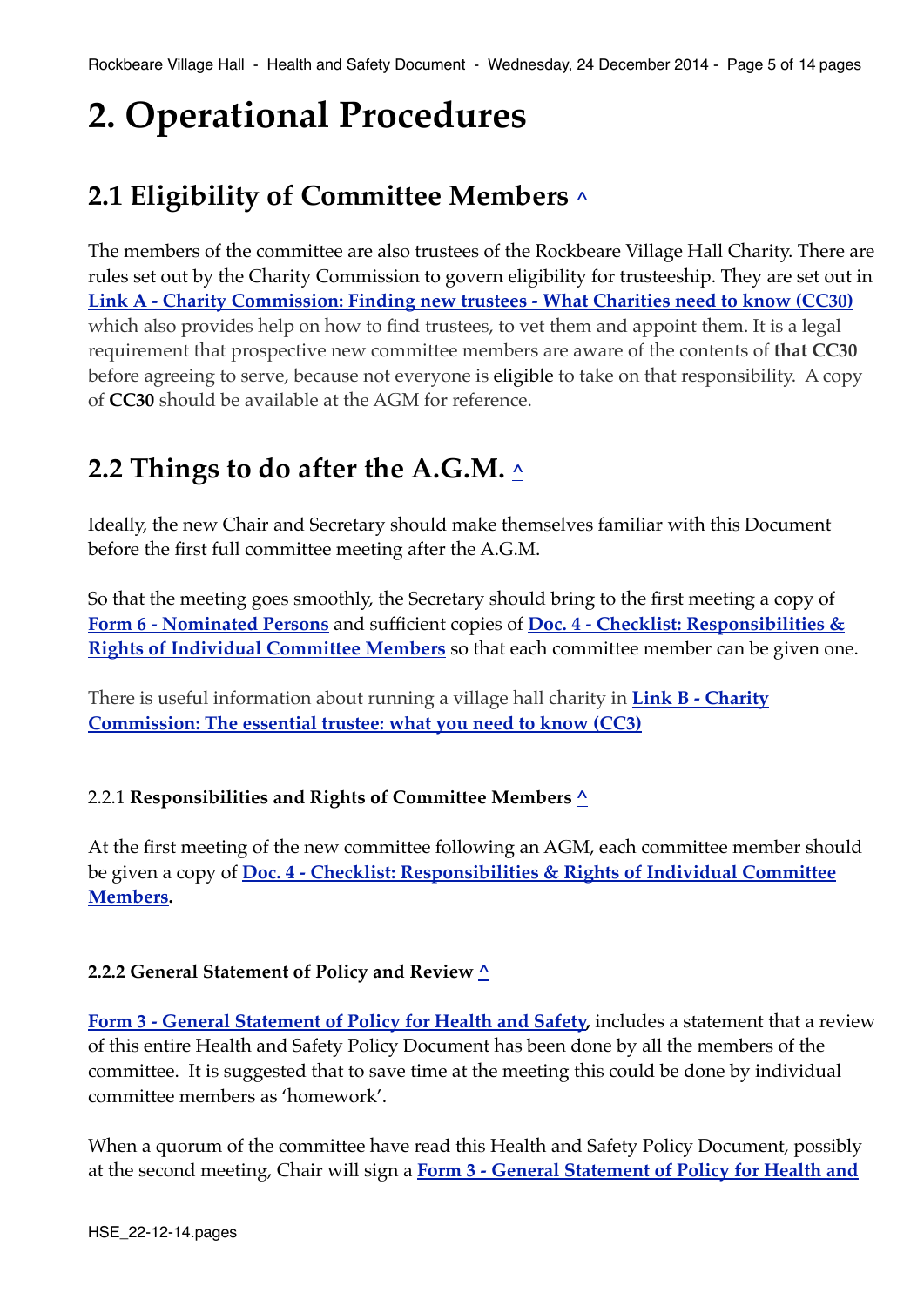Rockbeare Village Hall - Health and Safety Document - Wednesday, 24 December 2014 - Page 6 of 14 pages

**[Safety](http://rockbearevillagehall.org.uk/resources/Policy_Document/PDFs/forms/Form_3.pdf)** to indicate that the committee have agreed this entire Health and Safety Policy and that the review of it has been completed.

If this Health and Safety Document needs revision, this must be done, followed by a reappraisal by the Committee before the Chair signs off the **[Form 3 - General Statement of Policy for](http://rockbearevillagehall.org.uk/resources/Policy_Document/PDFs/forms/Form_3.pdf)  [Health and Safety](http://rockbearevillagehall.org.uk/resources/Policy_Document/PDFs/forms/Form_3.pdf).**

#### <span id="page-5-0"></span>2.2.3 **Nominated Persons [^](#page-0-0)**

A list of various routine tasks that are associated with Health and Safety is found on **[Form 6 -](http://rockbearevillagehall.org.uk/resources/Policy_Document/PDFs/forms/Form_6.pdf)  [Nominated Persons](http://rockbearevillagehall.org.uk/resources/Policy_Document/PDFs/forms/Form_6.pdf).** This Form should be used to record the names of individuals from the Committee who volunteer for the various tasks so that everyone knows 'who is responsible for doing what'. The Form contains reference to various Documents that will help the relevant person do the job, and this information should be brought to their attention when they are nominated.

The act of filling in a copy of '**[Form 6 - Nominated Persons](http://rockbearevillagehall.org.uk/resources/Policy_Document/PDFs/forms/Form_6.pdf)'** creates '**Report 6 - Nominated Persons'** 

The completed Report 6 is filed with the other reports in the plastic envelopes in the 'Reports' section at the back of this Policy Document folder.

So that members of the public can access a contact person for the Hall, a copy of **Report 7,** (the completed **[Form 7 - Contact Names \(for outside notice board\)](http://rockbearevillagehall.org.uk/resources/Policy_Document/PDFs/forms/Form_7.pdf))** is displayed on the Notice Board outside the Hall. The version of Report 7 that is pinned on the notice board does not need to be the actual Report 7. A copy that is more visually attractive could be used for preference!

## <span id="page-5-1"></span>**2.3 Fire Risk Assessment [^](#page-0-0)**

The Fire Risk Assessment is performed annually after each A.G.M. Guidance how the Assessment should be carried out is in **[Doc. 7 - Guidance for Fire Risk Assessment](http://rockbearevillagehall.org.uk/resources/Policy_Document/PDFs/docs_info/Doc_7.pdf)**.

A **[Form 2 - Risk Assessment Form \(for Fire or Accident\)](http://rockbearevillagehall.org.uk/resources/Policy_Document/PDFs/forms/Form_2.pdf)** is completed by the relevant Nominated Person for fire risk, for each of the areas described in **[Doc. 5 - Areas to be inspected](http://rockbearevillagehall.org.uk/resources/Policy_Document/PDFs/docs_info/Doc_5.pdf)  [for Risk Assessment \(for Fire or Accident\)](http://rockbearevillagehall.org.uk/resources/Policy_Document/PDFs/docs_info/Doc_5.pdf)**

The Nominated Person responsible for Fire Risk Assessment (as identified on **[Form 6 -](http://rockbearevillagehall.org.uk/resources/Policy_Document/PDFs/forms/Form_6.pdf)  [Nominated Persons](http://rockbearevillagehall.org.uk/resources/Policy_Document/PDFs/forms/Form_6.pdf)),** should report his or her findings back to the Committee within 2 months of the A.G.M. Also he/she is expected to report to the committee during 'any other business', any new concerns regarding fire risk.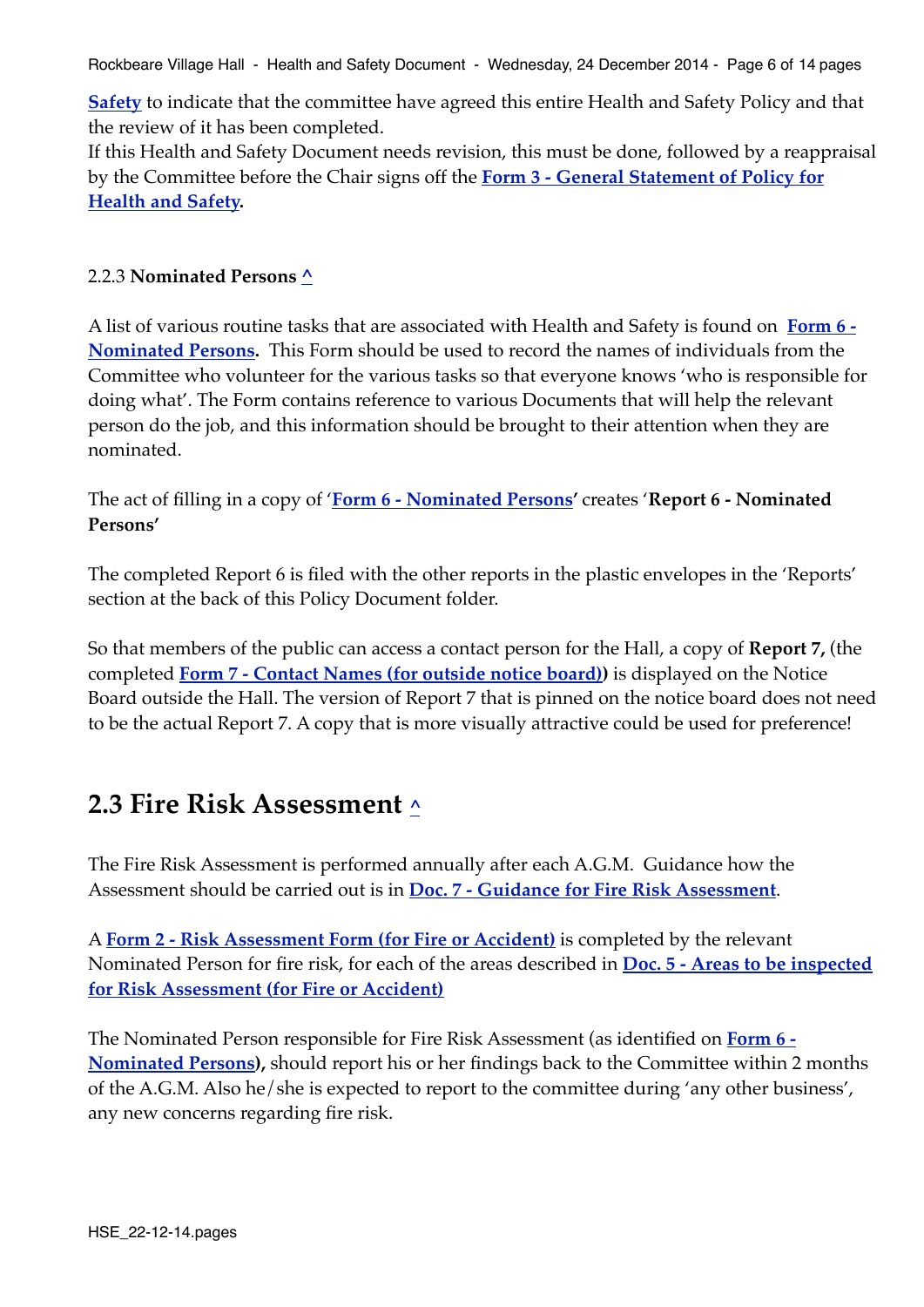Rockbeare Village Hall - Health and Safety Document - Wednesday, 24 December 2014 - Page 7 of 14 pages

## <span id="page-6-0"></span>**2.4 Accident Risk Assessment [^](#page-0-0)**

The Accident Risk Assessment is performed annually after each A.G.M. Guidance how the Assessment should be carried out is in **[Doc. 8 - Guidance for Accident Risk Assessment](http://rockbearevillagehall.org.uk/resources/Policy_Document/PDFs/docs_info/Doc_8.pdf)**.

A **[Form 2 - Risk Assessment Form \(for Fire or Accident\)](http://rockbearevillagehall.org.uk/resources/Policy_Document/PDFs/forms/Form_2.pdf)** is completed by the relevant Nominated Person for accident risk, for each of the areas in **[Doc. 5 - Areas to be inspected for](http://rockbearevillagehall.org.uk/resources/Policy_Document/PDFs/docs_info/Doc_5.pdf)  [Risk Assessment \(for Fire or Accident\)](http://rockbearevillagehall.org.uk/resources/Policy_Document/PDFs/docs_info/Doc_5.pdf)**

The Nominated Persons responsible for Accident Risk Assessment (as recorded on **[Form 6 -](http://rockbearevillagehall.org.uk/resources/Policy_Document/PDFs/forms/Form_6.pdf)  [Nominated Persons](http://rockbearevillagehall.org.uk/resources/Policy_Document/PDFs/forms/Form_6.pdf))** should report his or her findings back to the Committee within 2 months of the A.G.M.. Also he/she is expected to report to the committee during 'any other business', any new concerns regarding new accident risk.

The Nominated Person with responsibility for Accident Risk Assessment will report to the committee regularly, including any accidents, faults, and misuse by hirers or other matters that could affect the health and safety of users or employees.

## <span id="page-6-1"></span>**2.5 Electrical Safety and the Risk Champion [^](#page-0-0)**

The Risk Champion is responsible for ensuring that items described in **[Doc. 6 - General Risk](http://rockbearevillagehall.org.uk/resources/Policy_Document/PDFs/docs_info/Doc_6.pdf)  [Champion](http://rockbearevillagehall.org.uk/resources/Policy_Document/PDFs/docs_info/Doc_6.pdf)** are checked at appropriate times. Any abnormal conditions should be rectified and reported to the next Committee meeting during 'any other business'.

## <span id="page-6-2"></span>**2.6 Safety of Contractors and Casual Labour [^](#page-0-0)**

A member of the Committee will check with contractors (including self-employed persons) before they start work that:

- The Contract or document stating the list of work to be carried out is clear and understood by both the contractors and the Committee

- The Contractors should:
	- ! ! be competent to carry out the work i.e. have appropriate qualifications, references and experience
	- have adequate public liability insurance cover
	- have seen this Policy Document
	- ! ! be aware of any hazards which might arise (e. g. electricity cables)
	- ! ! have their own health and safety policy and operate within it's terms
	- ! ! know which Member of the Committee is responsible for overseeing that their work has been done to a satisfactory standard.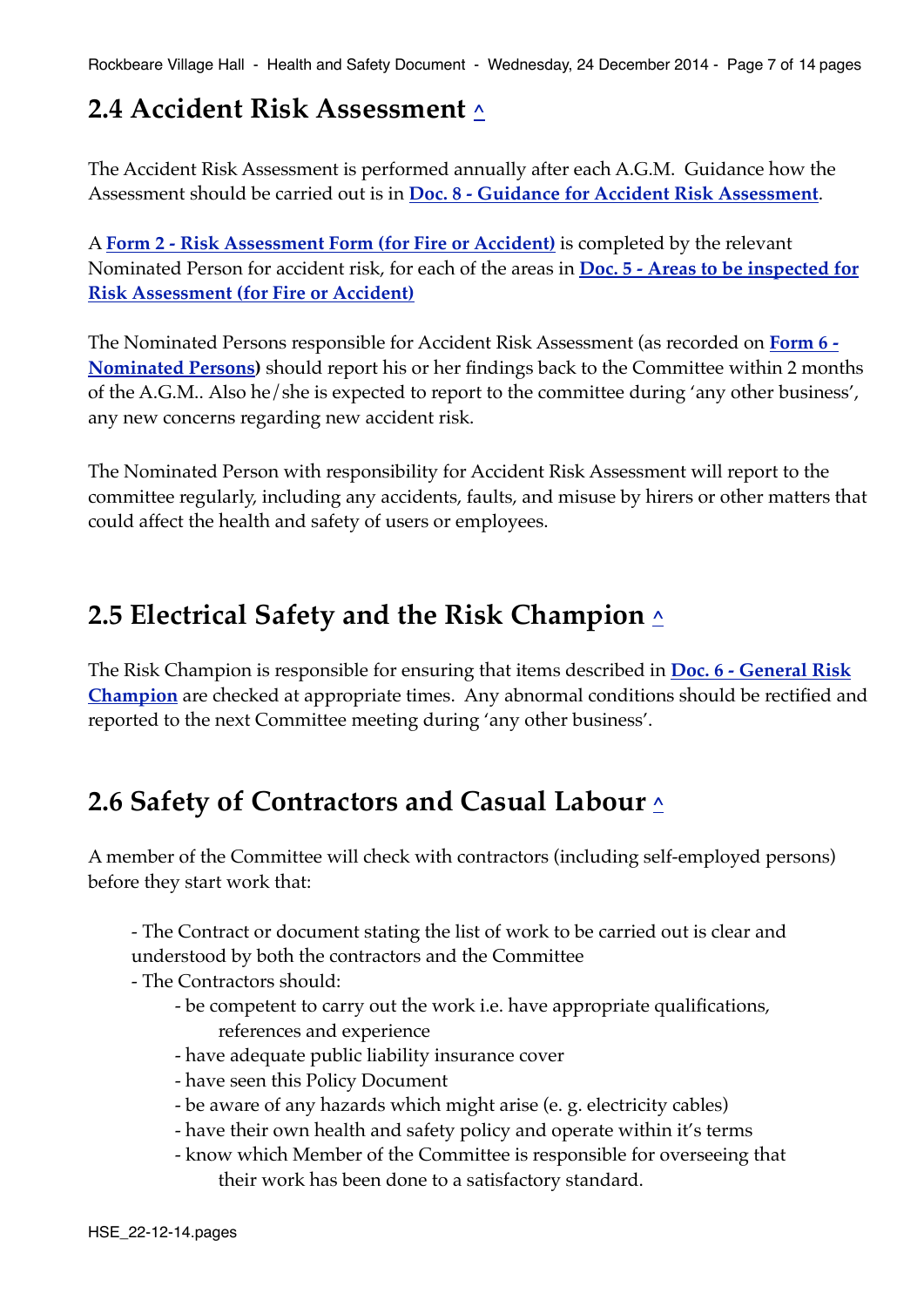Rockbeare Village Hall - Health and Safety Document - Wednesday, 24 December 2014 - Page 8 of 14 pages

- Any alterations or additions to the electrical installations or equipment must conform to BS7671 (IEE wiring regulations and be properly certificated.

Under The Control of Asbestos at Work Regulations 2002 we are required to take reasonable steps to locate any asbestos in the premises, assess its condition and manage the risk. If it is in good condition and is not likely to be disturbed or damaged it may be safer to leave it in place and manage it. If it is in poor condition or likely to be disturbed the Committee will have to decide what should be done with it.

#### <span id="page-7-0"></span>**2.6.1 Lone Workers. [^](#page-0-0)**

Volunteers, hirers, contractors or tradesmen should not work alone on the property particularly if they are using ladders, chemicals or equipment that might pose a danger. People must not work alone on ladders at height.

## <span id="page-7-1"></span>**2.6.2 Insurance [^](#page-0-0)**

The Insurance policy covering Rockbeare Village Hall and providing the Hall's Employer's Liability and Public Liability insurance cover is on the Notice Board inside the Hall. A copy of it is listed in the Report Section (**Report A - Employer's Liability and Public Liability Insurance)**.

## <span id="page-7-2"></span>**2.7 Hiring the Hall [^](#page-0-0)**

Although Hiring the Hall may not at first seem to be a safety issue, it does have extensive safety implications. After all the whole purpose of this entire document is so that the Hall will be a safe place when made available for use by the general public.

Furthermore, those hiring the Hall also need to be aware of the Health and Safety measures that may be needed for their own activity as well as those put in place by the Committee for the Hall itself. All users of the hall should comply with the various notices which the committee have put in place, such as No Children in the Kitchen. These notices are for the benefit of all. A list of them, their wording and location is in the **[Short Notices](#page-12-0)** section of this Document.

The Hall is hired by a range of voluntary organisations, private individuals and statutory organisations for a variety of activities. It is the duty of all hirers and visitors to take care of themselves and others who may be affected by their activities and to co-operate with the Committee in keeping the premises safe and healthy, including the grounds and playing field.

A verbal agreement between the Village Hall's Booking Secretary and the Hirer forms the basis of the Hiring arrangement.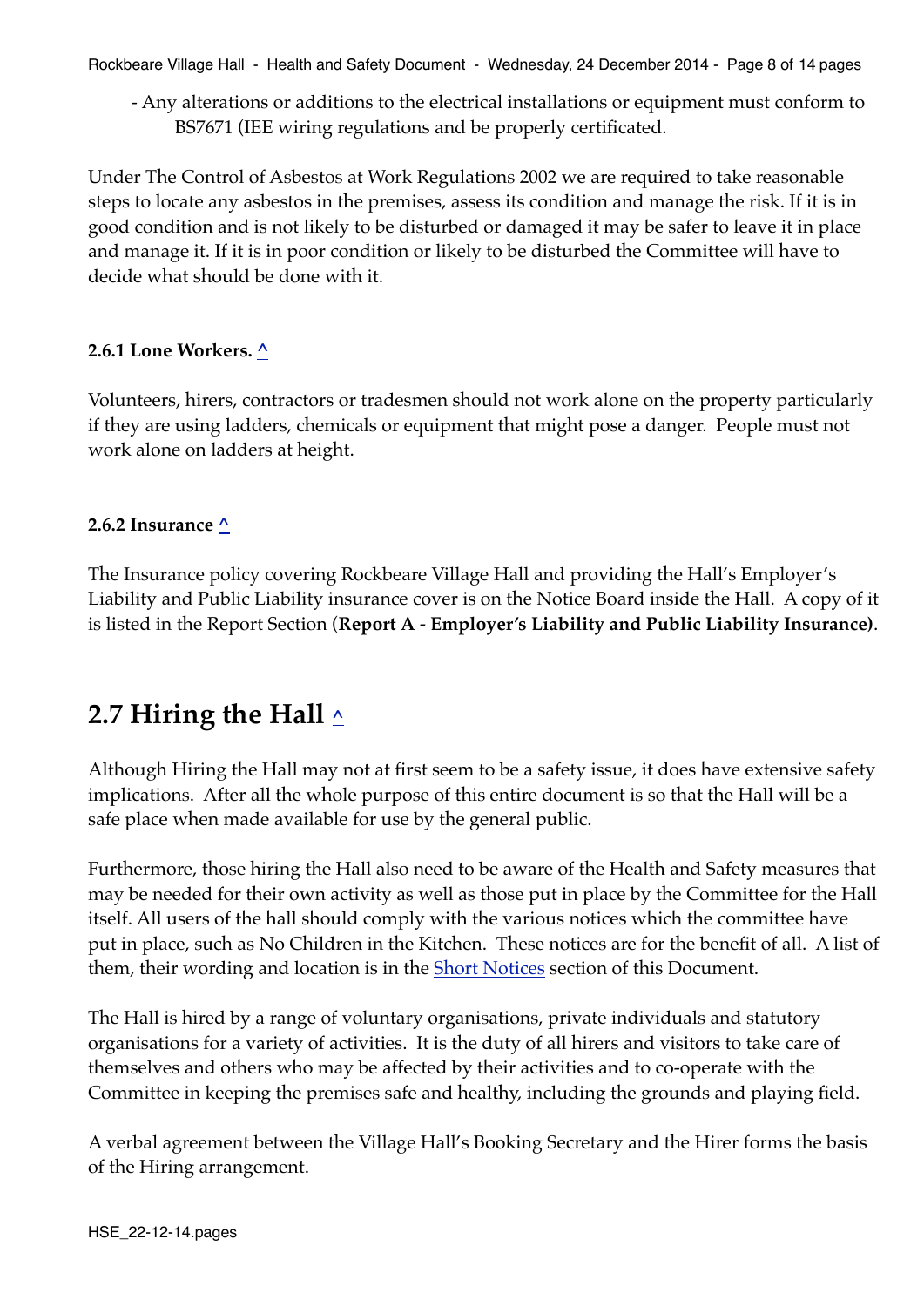Rockbeare Village Hall - Health and Safety Document - Wednesday, 24 December 2014 - Page 9 of 14 pages

A Member of the Committee only staffs the hall during a booked event when it is agreed to be necessary.

The scale of charges should be reviewed from time to time and suitable entry made in a copy of **[Form 8 - Scale of Charges](http://rockbearevillagehall.org.uk/resources/Policy_Document/PDFs/forms/Form_8.pdf)** to create **Report 8 - Scale of Charges.** (A neat copy of this could be prepared for the noticeboards.)

The Village Hall's Booking Secretary should remind hirers of their duty of care as described below.

## <span id="page-8-0"></span>2.7.1 **Responsibility [^](#page-0-0)**

The Committee has overall responsibility for health and safety at Rockbeare Village Hall. However, it is the duty of all hirers and visitors to take care of themselves and others who may be affected by their activities and to co-operate with the Committee in keeping the premises safe and healthy, including the grounds and playing field.

It is the hirer's responsibility to ensure that the relevant attendees at a function, for example the Door Supervisors, know the location of the Fire Exits and fire fighting equipment, and know what to do if there is a fire and understand **[Doc. 1 - Fire Notice](http://rockbearevillagehall.org.uk/resources/Policy_Document/PDFs/docs_info/Doc_13.pdf)** which is pinned to the notice board in the lobby.

Should anyone using the hall come across a fault, damage or other situation that might cause injury and cannot be rectified immediately they should inform the Bookings Secretary, as soon as possible so that the problem can be dealt with. Where equipment is damaged a notice should be placed on it warning that it is not to be used. If possible, the equipment should be removed from the Village Hall.

#### <span id="page-8-1"></span>**2.7.2 Hiring Procedure [^](#page-0-0)**

This takes the form of a verbal agreement between the Village Hall's Booking Secretary and the hirer. There is no form of written agreement, and safety is largely left to the discretion of the hirer.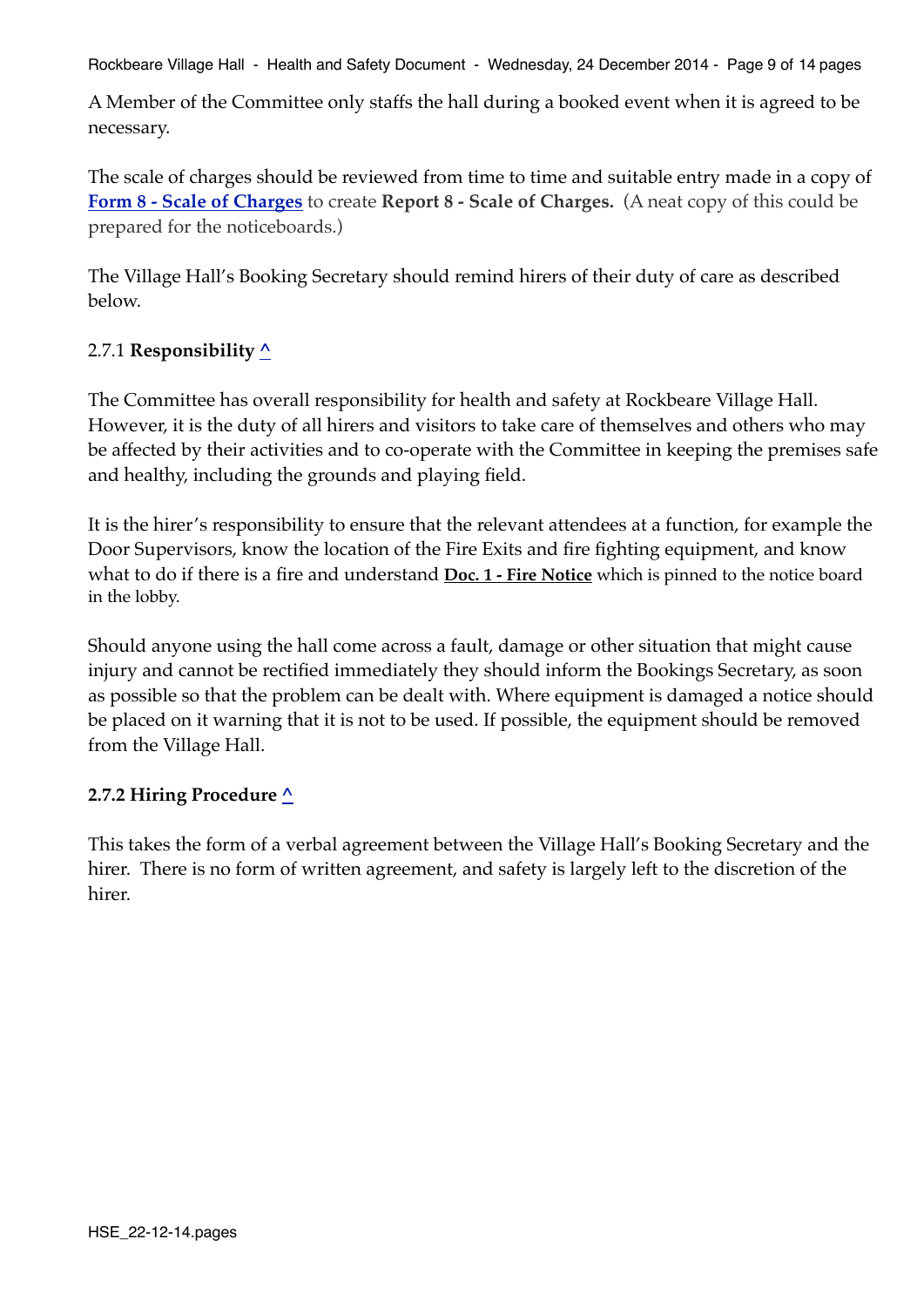Rockbeare Village Hall - Health and Safety Document - Wednesday, 24 December 2014 - Page 10 of 14 pages

#### <span id="page-9-0"></span>**2.7.4 Licences [^](#page-0-0)**

Although not strictly a Health and Safety issue, this section is included for reference because it relates to hiring the hall.

Temporary Entertainments Licence for the sale of alcohol for consumption on the premises, performing plays and dance, and playing live or recorded music. The application form is known as a Temporary Events Notice and must be submitted 10 days before the event. **[Link D -](https://www.gov.uk/temporary-events-notice)  [Temporary Events Notice \(England and Wales\)](https://www.gov.uk/temporary-events-notice)** has further details.

A Performing Rights Society Licence is held by the Village Hall Committee, and this enables you to (legally) play recorded music at your event. After the event, please send a list of the music titles that were played so a copy can be forwarded to the PRS to enable them to distribute royalties to the record companies and artists.

See **[Link C - Temporary Event Notice – Licensing Act 2003](http://www.eastdevon.gov.uk/ten_app_form_edt001_8.10.12-2.pdf)**

Copies of the forms needed may be downloaded from the East Devon website. **[Link F - on-line application for a Temporary Event Notice](https://selfservice.eastdevon.gov.uk/CitizenPortal/form.aspx?form=Temporary_Event_Notice)** is, as it says, an online form to fill in for an event that needs a licence.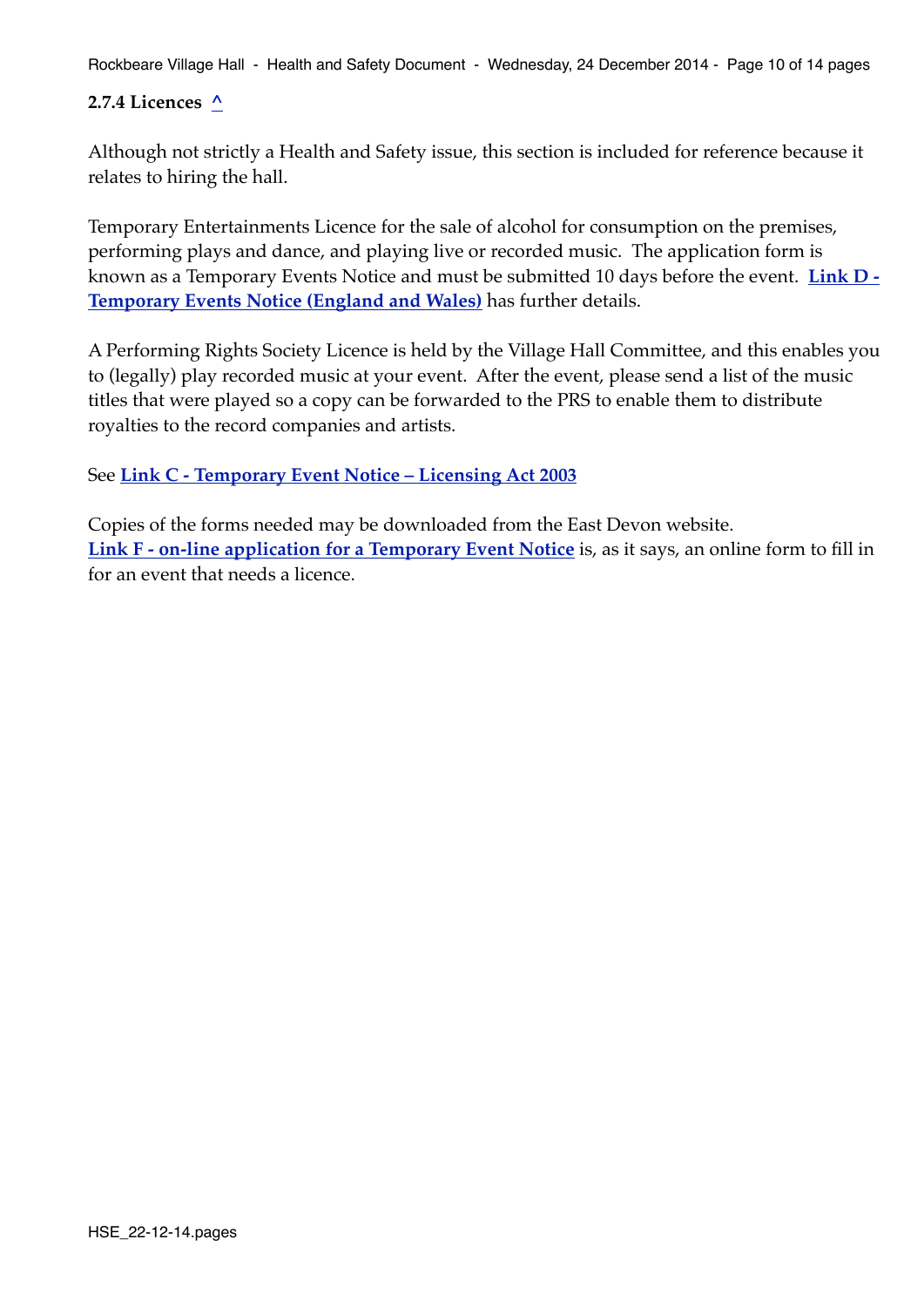# Links Section

<span id="page-10-1"></span><span id="page-10-0"></span>**Links [^](#page-0-0)**

**Link A - Charity Commission: Finding new trustees** [http://www.charitycommission.gov.uk/detailed-guidance/trustees-staff-and](http://www.charitycommission.gov.uk/detailed-guidance/trustees-staff-and-volunteers/finding-new-trustees-cc30/#6)[volunteers/finding-new-trustees-cc30/#6](http://www.charitycommission.gov.uk/detailed-guidance/trustees-staff-and-volunteers/finding-new-trustees-cc30/#6)

**Link B - Charity Commission: The essential trustee: what you need to know** <http://www.charitycommission.gov.uk/publications/cc3.aspx#e3>

**Link C - Temporary Event Notice – Licensing Act 2003** [http://www.eastdevon.gov.uk/ten\\_app\\_form\\_edt001\\_8.10.12-2.pdf](http://www.eastdevon.gov.uk/ten_app_form_edt001_8.10.12-2.pdf)

**Link D - Temporary Events Notice (England and Wales)** <https://www.gov.uk/temporary-events-notice>

**Link E Performing Rights Society for Music ! ! <http://www.prsformusic.com/aboutus/pages/default.aspx>**

**Link F - on-line application for a Temporary Event Notice**  [https://selfservice.eastdevon.gov.uk/CitizenPortal/form.aspx?form=Temporary\\_Event\\_Notice](https://selfservice.eastdevon.gov.uk/CitizenPortal/form.aspx?form=Temporary_Event_Notice)

**Link G - Get a Quotation for a PRS Licence** !!! <https://musicshop.prsformusic.com/lmgr/>

**Other useful links on various subjects not referred to specifically in the text**

**----------------**

**Difference between Performing Rights Society for Music (PRS) and Phonogrphic Performance Ltd (PPL)** [http://www.prsformusic.com/users/businessesandliveevents/Pages/](http://www.prsformusic.com/users/businessesandliveevents/Pages/DifferencebetweenPRSforMusicandPPL.aspx)

[DifferencebetweenPRSforMusicandPPL.aspx](http://www.prsformusic.com/users/businessesandliveevents/Pages/DifferencebetweenPRSforMusicandPPL.aspx)

**FAQ on playing Music in Community Buildings** <http://www.prsformusic.com/ppljointlicence/Pages/community-buildings-faqs.aspx>

**Fire Information**

[http://www.fireprotectiononline.co.uk/fire-safety-and-fire-extinguishers-know](http://www.fireprotectiononline.co.uk/fire-safety-and-fire-extinguishers-know-your-fire-types.html)[your-fir-types.html](http://www.fireprotectiononline.co.uk/fire-safety-and-fire-extinguishers-know-your-fire-types.html)

HSE\_22-12-14.pages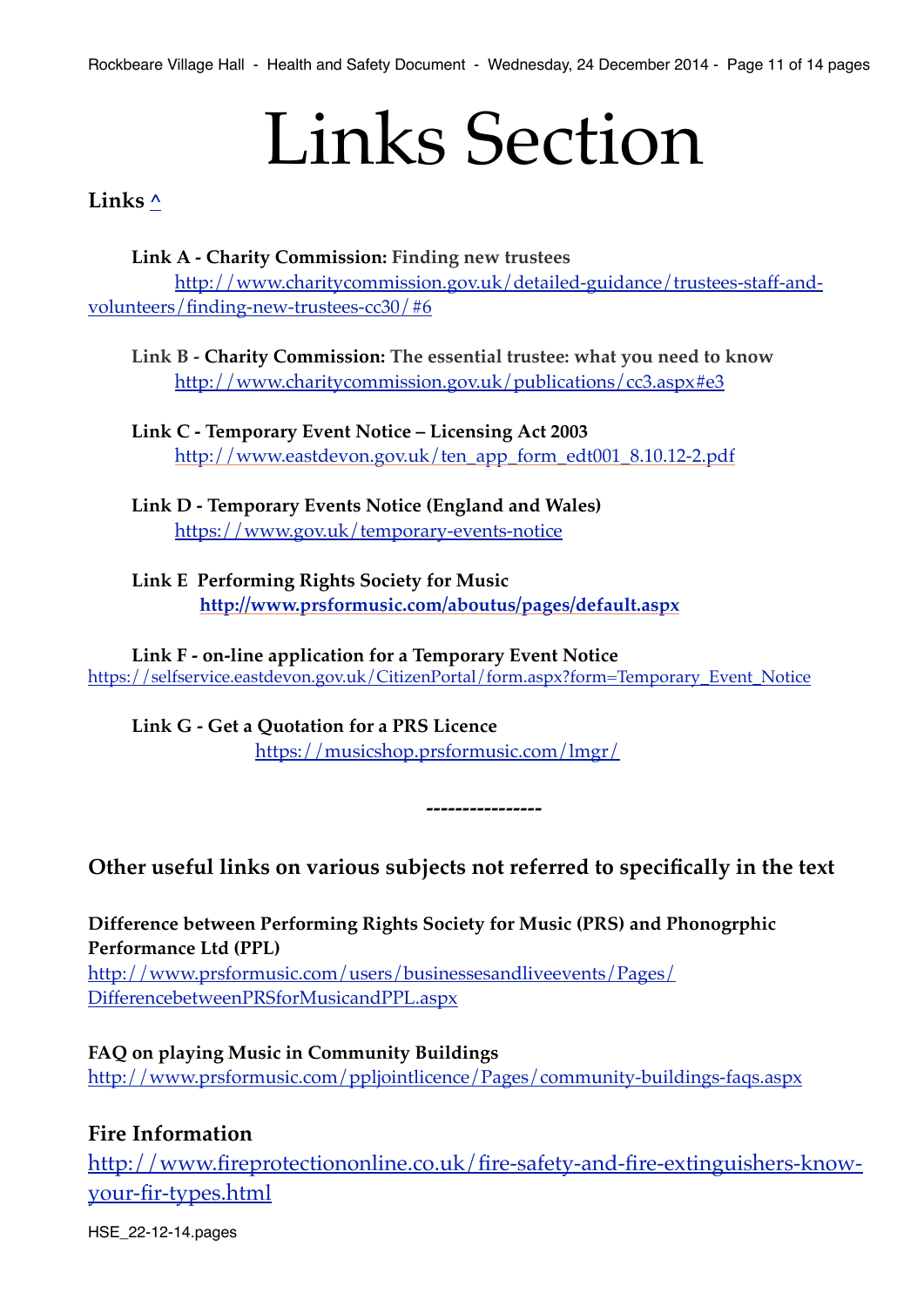# Documents Section

## <span id="page-11-0"></span>**3.2. Documents Section [^](#page-0-0)**

These are information reference sheets and notices.

There are two distinct types of Doc. There is Information, concerned with making the hall function properly *e.g. Doc. 2 - List of what is on the Notice Boards*, and Short Notices that are for the benefit of people using the hall, *e.g. Doc. a - No Children in the Kitchen.* In order to keep this document to a reasonable size, the simpler notices are summarised and have a link to the PDF of the notice itself so you can download and print a copy.

Each 'Doc.' is a Master Copy, held in its own plastic envelope If you need a copy of any of them, please make a photocopy of the Master and use the copy so the Master doesn't degrade, or perhaps more convenient, print the appropriate page of the PDF document from the website.

#### <span id="page-11-1"></span>**3.2.1 Information [^](#page-0-0)**

These are documents to do with making the hall function properly

- [Doc. 1](http://rockbearevillagehall.org.uk/resources/Policy_Document/PDFs/docs_info/Doc_1.pdf)  List of Contents of First Aid Box
- [Doc. 2](http://rockbearevillagehall.org.uk/resources/Policy_Document/PDFs/docs_info/Doc_2.pdf)  List of what is on the Notice Boards
- [Doc. 3](http://rockbearevillagehall.org.uk/resources/Policy_Document/PDFs/docs_info/Doc_3.pdf)  Risk Rating Scores
- [Doc. 4](http://rockbearevillagehall.org.uk/resources/Policy_Document/PDFs/docs_info/Doc_4.pdf)  The Responsibilities & Rights of Committee Members
- [Doc. 5](http://rockbearevillagehall.org.uk/resources/Policy_Document/PDFs/docs_info/Doc_5.pdf)  Areas to be inspected for Risk Assessment (for Fire or Accident**)**
- [Doc. 6](http://rockbearevillagehall.org.uk/resources/Policy_Document/PDFs/docs_info/Doc_6.pdf)  General Risk Champion
- [Doc. 7 -](http://rockbearevillagehall.org.uk/resources/Policy_Document/PDFs/docs_info/Doc_7.pdf) Guidance for Fire Risk Assessment
- [Doc. 8](http://rockbearevillagehall.org.uk/resources/Policy_Document/PDFs/docs_info/Doc_8.pdf)  Guidance for Accident Risk Assessment
- [Doc. 9](http://rockbearevillagehall.org.uk/resources/Policy_Document/PDFs/docs_info/Doc_9.pdf)  Guidance on Food Safety
	- Location: in the kitchen next to the hatch
- [Doc. 10](http://rockbearevillagehall.org.uk/resources/Policy_Document/PDFs/docs_info/Doc_10.pdf)  Alcohol and the law

Location: in the Hall next to the serving hatch

Doc. 11 - Safety Rules for Hall Hirers (not yet written)

Location: in the kitchen next to the hatch

[Doc. 12](http://rockbearevillagehall.org.uk/resources/Policy_Document/PDFs/docs_info/Doc_12.pdf) - Plan of the Village Hall

Location: Notice board in the front lobby

[Doc. 13](http://rockbearevillagehall.org.uk/resources/Policy_Document/PDFs/docs_info/Doc_13.pdf) Fire Notice

Location: Notice board in the front lobby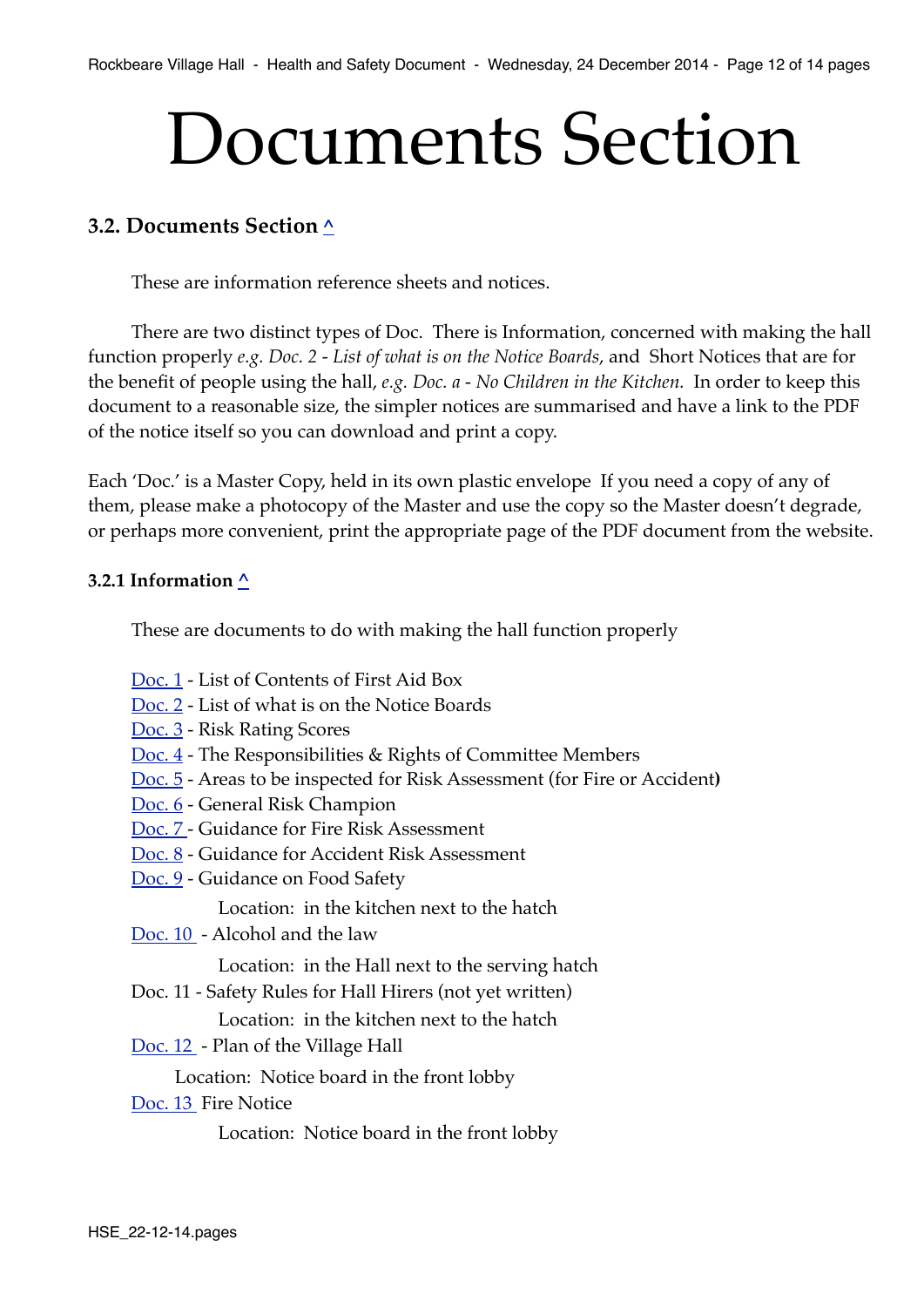Rockbeare Village Hall - Health and Safety Document - Wednesday, 24 December 2014 - Page 13 of 14 pages

#### <span id="page-12-0"></span>**3.2.2 Short Notices [^](#page-0-0)**

Some of these are simple notices, and all are in separate PDF format. To download a copy of the document you want click on it. You may then read or print it. If you need one to photocopy, paper masters are kept at the back of the paper version of this Document.

[Doc. a](http://rockbearevillagehall.org.uk/resources/Policy_Document/PDFs/docs_notices/Doc_a.pdf) **CHILDREN ARE NOT ALLOWED IN THE KITCHEN**

**! !** Location: outside of kitchen door

[Doc. b](http://rockbearevillagehall.org.uk/resources/Policy_Document/PDFs/docs_notices/Doc_b.pdf) - **TRIP HAZARD BEWARE OF UNEVEN FLOOR ! !** Location: outside disabled toilet in main lobby

[Doc. c](http://rockbearevillagehall.org.uk/resources/Policy_Document/PDFs/docs_notices/Doc_c.pdf) - **DO NOT STACK CHAIRS MORE THAN 3 HIGH ! !** Location: inside the chair and table store

[Doc. d](http://rockbearevillagehall.org.uk/resources/Policy_Document/PDFs/docs_notices/Doc_d.pdf) - **DO NOT PUT STUFF BY THIS FIRE EXIT**

**! !** Location: outside the fire door near the kitchen

## [Doc. e](http://rockbearevillagehall.org.uk/resources/Policy_Document/PDFs/docs_notices/Doc_e.pdf) - **FIRE EXIT KEEP CLEAR**

**! !** Location: inside the fire door near the kitchen

## [Doc. f](http://rockbearevillagehall.org.uk/resources/Policy_Document/PDFs/docs_notices/Doc_f.pdf) - **BE CAREFUL STEP DOWN**

**! !** Location: low down, on the inside of the shower door

## [Doc. g](http://rockbearevillagehall.org.uk/resources/Policy_Document/PDFs/docs_notices/Doc_g.pdf) - **WATER TEMPERATURE IS CONTROLLED BY A THERMOSTAT**

**! !** Location: on the inside of the shower door